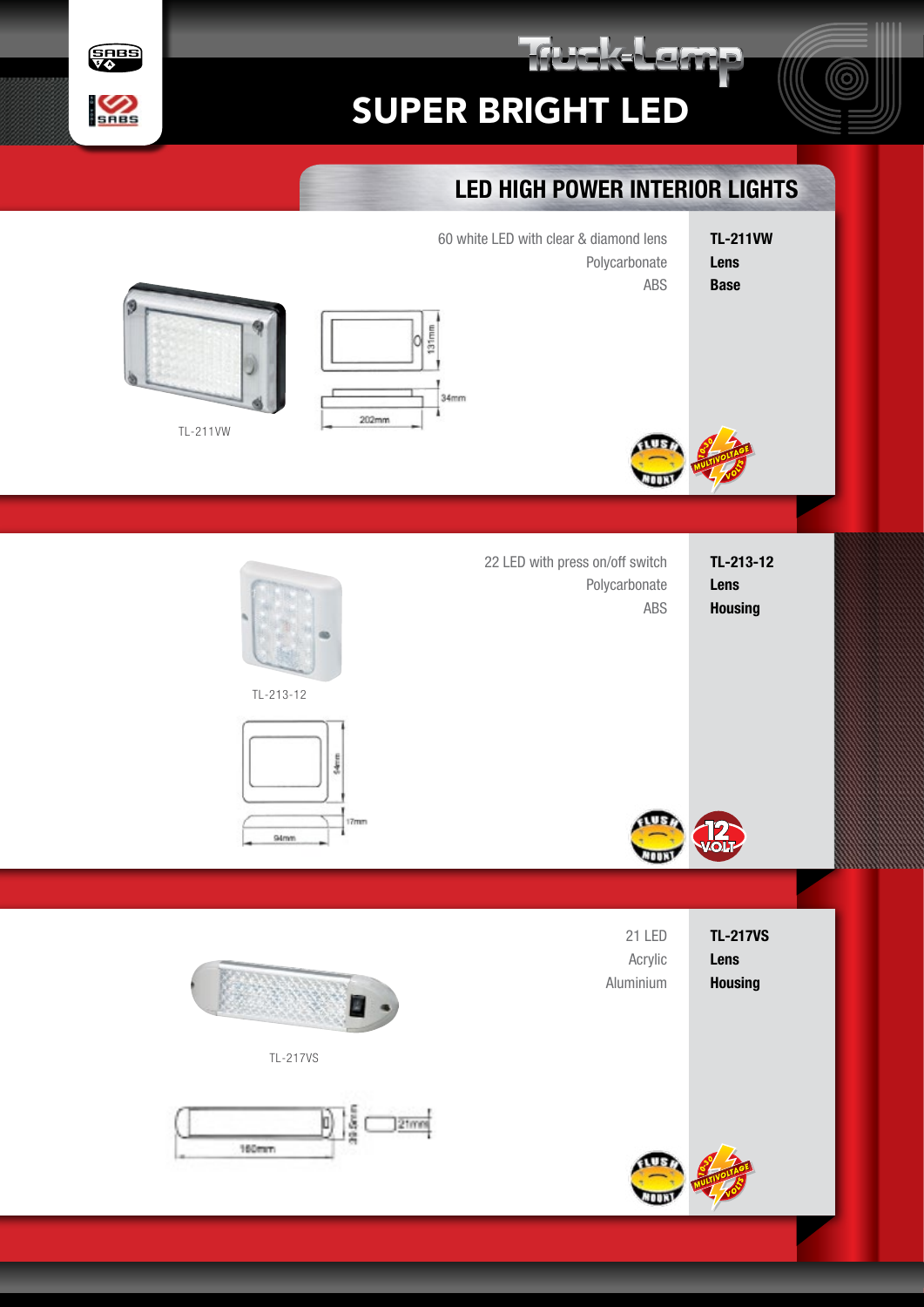## SUPER BRIGHT LED

rakatan



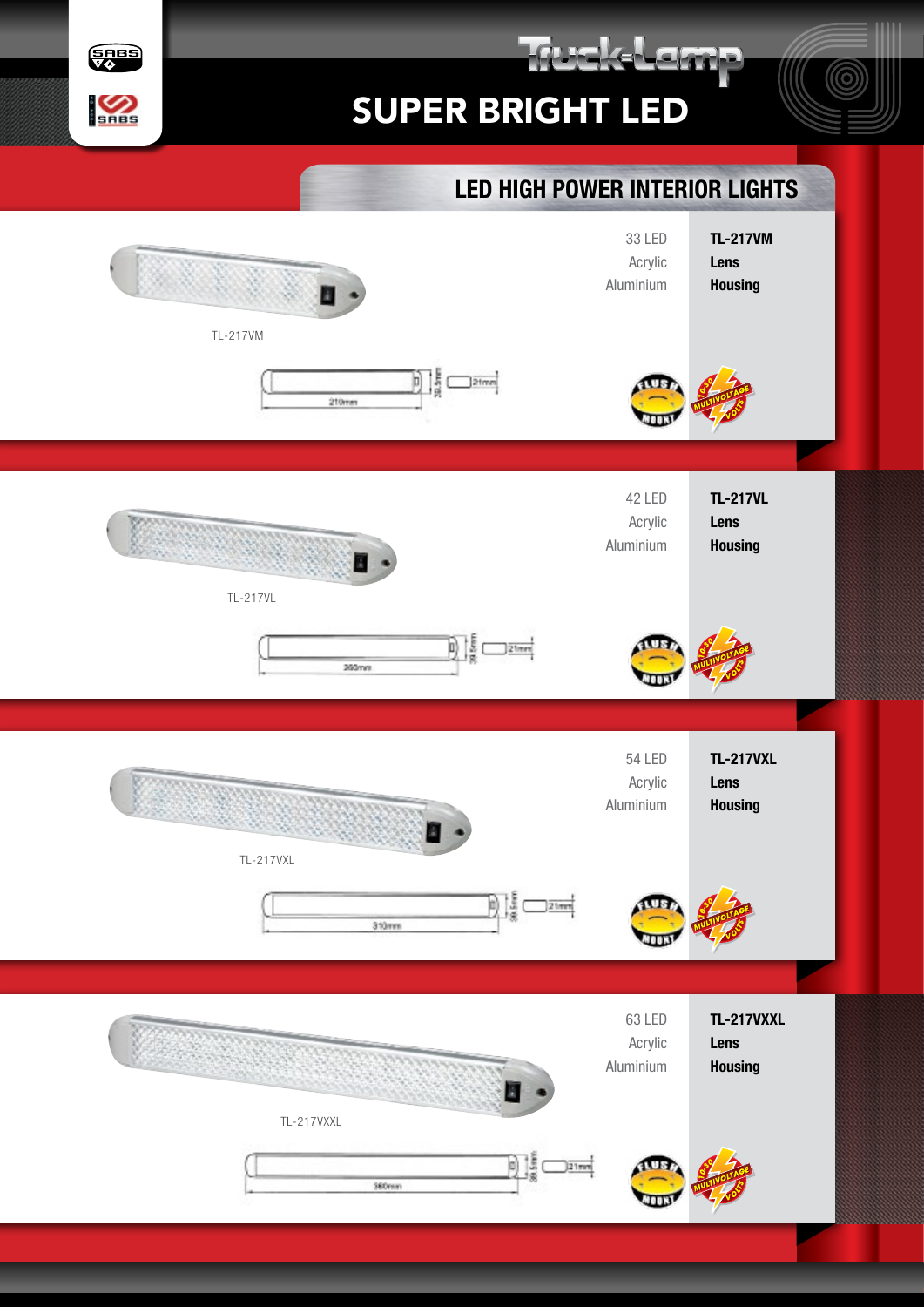

rak Lem